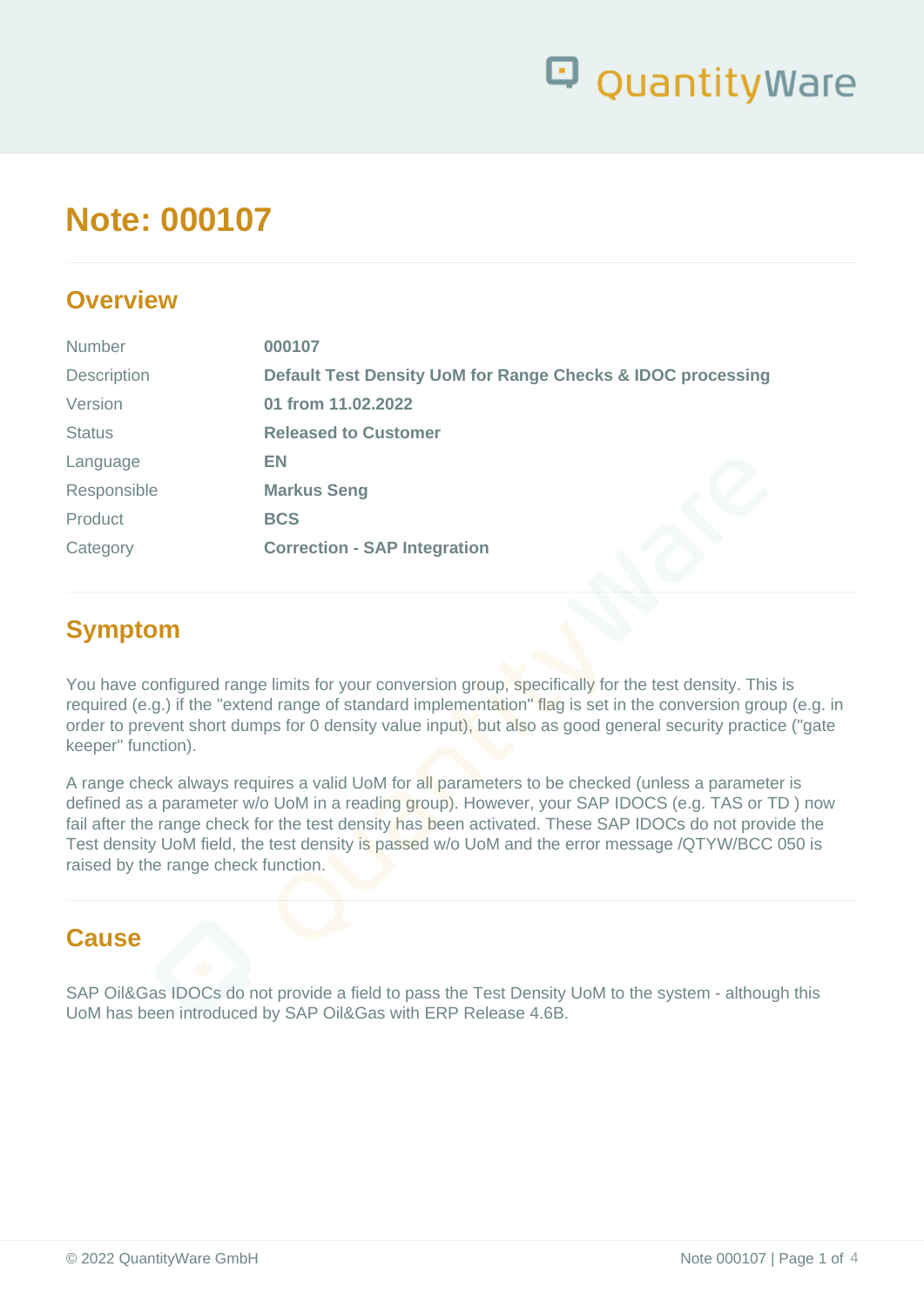## **Solution**

#### Either:

Extend the SAP IDOC structures:

CI & Append structure extension to IDOC segments are not possible - see SAP note <https://launchpad.support.sap.com/#/notes/494441>.

HOWEVER - customer segments can be inserted into an IDOC… see SAP Note <https://launchpad.support.sap.com/#/notes/587811> .

#### Action:

If a customer encounters this issue, we suggest that they consider requesting SAP to extend the SAP IDOC(s). If this is not possible, then customers may resolve the situation themselves (as described above in SAP Note 587811).

#### Disadvantage:

The SAP function module performing the IDOC data processing has to be modified by the customer. It is good practice to avoid such modifications.

Release Limitations: According to SAP Note 587811 customer segment insertion has been possible since R/3 46A.

Or:

Import the transport delivered with this note, which provides one new defaulting function for SAP QCI and MQCI conversion groups: /QTYW/MQCI\_DEF\_TDICH\_UOM, and assign this new function to your SAP QCI or MQCI conversion group - directly before the range check function /QTYW/CHECK\_PARAM\_RANGES. It is strongly recommended that a BCP certified consultant is engaged to perform this task.

Function /QTYW/MQCI\_DEF\_TDICH\_UOM defaults the SI UoM (SAP UoM KGV - kg/m<sup>3</sup>) as test density UoM for absolute densities, and the appropriate UoM (typically API and RDW) for API gravity and relative density UoM, if a non-zero value is passed e.g. via IDOC (0 is also defaulted with UoM API since 0 API is a valid value).

For MQCI conversion groups, the defaults are also passed back to the calling application, SAP QCI conversion groups do not support this due to the legacy design.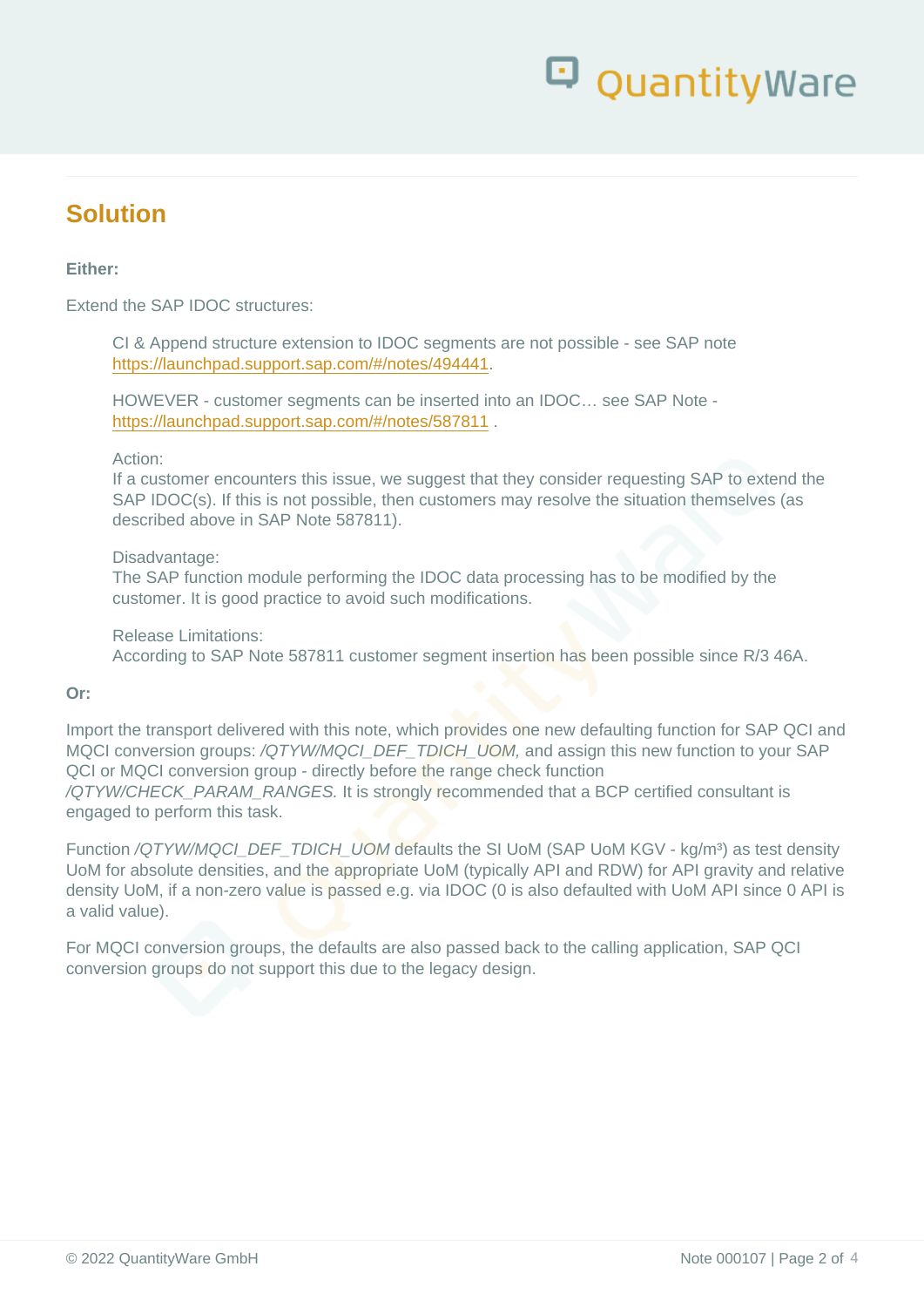# Q QuantityWare

#### Example: MQCI conversion group Q211

| ✓                                                            | $\boxplus$<br>6%<br>$\checkmark$             | <b>New Entries</b> | 88<br>€<br>85<br>$\Theta$<br>$\triangle$<br>More $\vee$ | 帚<br>肩<br>п<br>Exit      |
|--------------------------------------------------------------|----------------------------------------------|--------------------|---------------------------------------------------------|--------------------------|
| <b>Dialog Structure</b>                                      | SAP QCI - MQCI Model Function Sequence (FSQ) |                    |                                                         |                          |
| ∨ QCI Conversion Group Main                                  | Conversion group                             | <b>FSQ</b>         | Function module name                                    | Function module type     |
| SAP QCI - MQCI Model Ful                                     | Q211                                         | $\mathbf{1}$       | <b>/QTYW/MQCI CALL BCP</b>                              | 5                        |
| Link Reading Group to Con                                    | Q211                                         | 5                  | /QTYW/MQCI BCP HYDRO CORRECT                            | $\overline{7}$           |
| Assign Additional Units to (<br>Assign Set ID for Physical F | Q211                                         | 10                 | /QTYW/MQCI_BCP_CONVERT_INPUT_F                          | 5                        |
| SAP QCI - MQCI Documen                                       | $\sqrt{Q211}$                                | 14                 | /QTYW/MQCI_DEF_TDICH_UOM                                | r.<br>$\frac{9}{5}$<br>ą |
|                                                              | $\Box$ Q211                                  | 15                 | /QTYW/CHECK_PARAM_RANGES                                | 9                        |
|                                                              | $\Box$ Q211                                  | 20                 | /QTYW/MQCI CALCULATE D1250 04                           | 5                        |
|                                                              | $\Box$ Q211                                  | 25                 | /QTYW/CALC_BDICH_AIR_VAC_TAB56                          | 5                        |
|                                                              | $\Box$ Q211                                  | 30                 | /QTYW/MQCI_CALCULATE_D1250_04                           | 5                        |
|                                                              | $\Box$ Q211                                  | 35                 | /QTYW/SAP QCI OBS TO ALT QUAN                           | 5                        |
|                                                              | $\Box$ Q211                                  | 40                 | /QTYW/MQCI_ROUND_ALT_QUANTITY                           | 5                        |
|                                                              | $\Box$ Q211                                  | 45                 | /QTYW/MQCI_SAP_OVERFLOW_CHECK                           | 5                        |
|                                                              | $\Box$ Q211                                  | 50                 | <b>/QTYW/MQCI SAP QUANTITY CHECK</b>                    | 5                        |
|                                                              | $\Box$ Q211                                  | 90                 | /QTYW/MQCI_SYNC_EXT_VALUES                              | c                        |
|                                                              | O                                            |                    |                                                         |                          |
|                                                              | $\Box$                                       |                    |                                                         |                          |
|                                                              |                                              |                    | $\leftrightarrow$                                       | $\leftrightarrow$ $\lor$ |
|                                                              |                                              |                    |                                                         |                          |
|                                                              |                                              |                    | →≣ Position<br>Entry 1 of 13                            |                          |

#### SAP QCI template conversion group Q206

| $\equiv$                                                                                                                                                                                                  |                                                                                                                                                                                                                            |                                                                     |                                                                                                                                                          | $\leftarrow$ and $\leftarrow$                                          | $\Box$ $\times$                               |
|-----------------------------------------------------------------------------------------------------------------------------------------------------------------------------------------------------------|----------------------------------------------------------------------------------------------------------------------------------------------------------------------------------------------------------------------------|---------------------------------------------------------------------|----------------------------------------------------------------------------------------------------------------------------------------------------------|------------------------------------------------------------------------|-----------------------------------------------|
| K                                                                                                                                                                                                         |                                                                                                                                                                                                                            |                                                                     | Change View "SAP QCI - MQCI Model Function Sequence (FSQ)": Overview                                                                                     |                                                                        |                                               |
| $\checkmark$                                                                                                                                                                                              | 67<br>$\checkmark$                                                                                                                                                                                                         | <b>New Entries</b>                                                  | 88<br>88<br>€<br>Θ<br>$\triangle$<br>More $\vee$                                                                                                         | 帚<br>C.<br>$\overline{\mathbf{c}}$                                     | Exit                                          |
| <b>Dialog Structure</b><br>∨ QCI Conversion Group Main<br>SAP QCI - MQCI Model Fur<br>Link Reading Group to Con<br>Assign Additional Units to (<br>Assign Set ID for Physical F<br>SAP QCI - MQCI Documen | SAP QCI - MQCI Model Function Sequence (FSQ)<br>Conversion group<br>$\sqrt{Q}$ Q206<br>Q206<br>Q206<br>Q206<br>ш<br>$\Box$<br>$\Box$<br>$\Box$<br>$\Box$<br>łΠ<br>$\Box$<br>$\Box$<br>$\Box$<br>$\Box$<br>$\Box$<br>$\Box$ | <b>FSQ</b><br>$\mathbf{1}$<br>$\overline{2}$<br>3<br>$\overline{4}$ | Function module name<br>/QTYW/MQCI_DEF_TDICH_UOM<br>/QTYW/CHECK_PARAM_RANGES<br>/QTYW/A4_HYDROMETER_CORRECTION<br>/QTYW/A4_P_111_73<br>$\leftrightarrow$ | Function module type<br>$\mathbf{r}_{\mathbf{s}}$<br>Ĺ.<br>5<br>5<br>5 | ◎<br>٦<br>$Q$ $C$<br>$\leftrightarrow$ $\lor$ |
| $\leftrightarrow$<br>$\leftrightarrow$                                                                                                                                                                    |                                                                                                                                                                                                                            |                                                                     | →≣ Position<br>Entry 1 of 4                                                                                                                              |                                                                        |                                               |
|                                                                                                                                                                                                           |                                                                                                                                                                                                                            |                                                                     |                                                                                                                                                          |                                                                        |                                               |